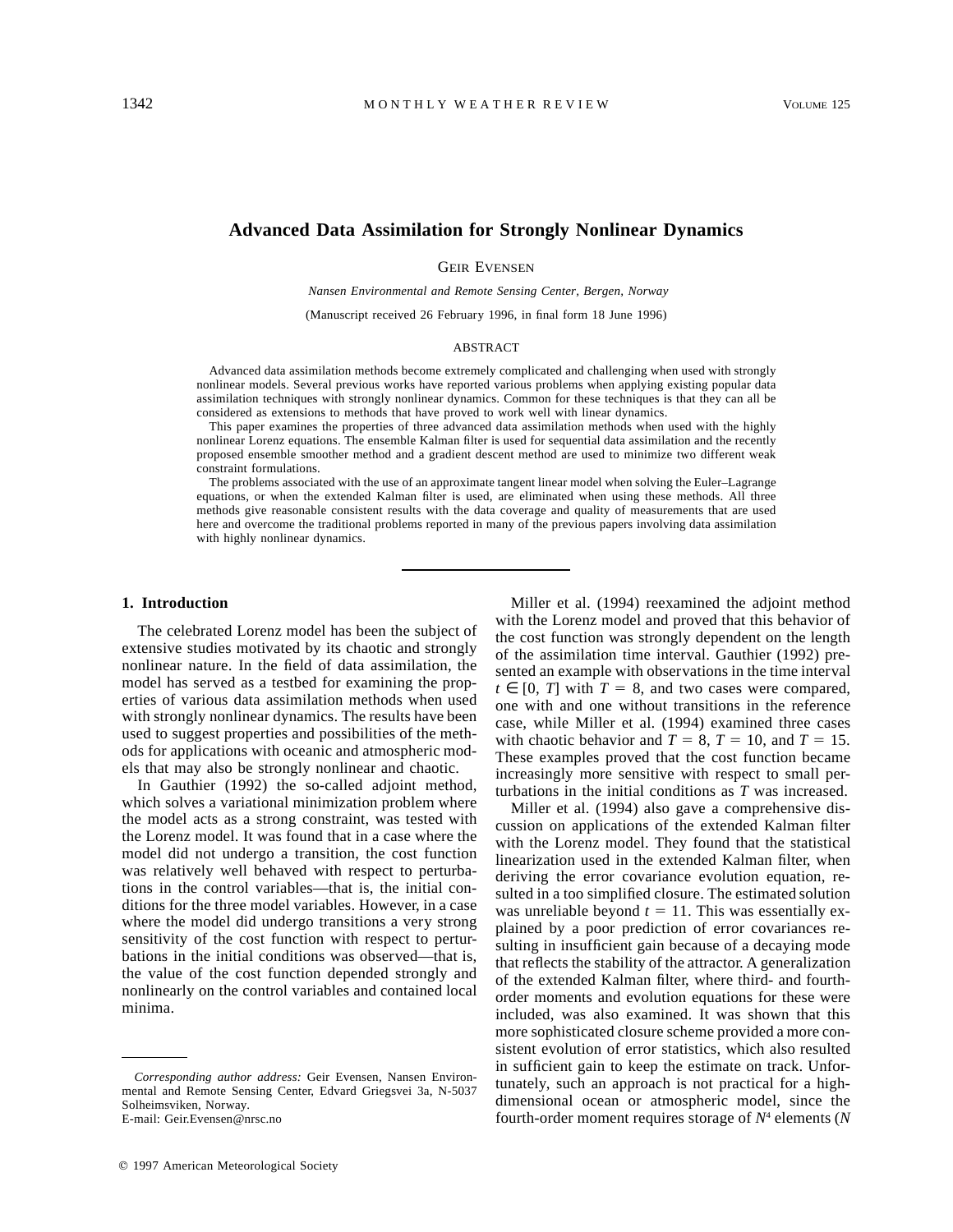is the number of state variables). This can be compared with the second-order moment used in the extended Kalman filter where  $N^2$  elements must be stored.

Other problems related to error variance prediction have also been observed with more realistic applications of the extended Kalman filter, for example, Evensen (1992) and Gauthier et al. (1993), who used the extended Kalman filter with quasigeostrophic models. Evensen (1992) pointed out that by evaluating the model operator at an unstable, say sheared, background flow this resulted in unbounded error variance growth. In Bouttier (1994) it was also concluded that unbounded error variance growth predicted by the error covariance equation in the Southern Hemisphere has to be limited by a representation of error saturation to account for nonlinearities in the model. So, in general, a more consistent closure is needed in the error covariance equation.

In this paper three recently developed data assimilation methods will be examined and intercompared in an example with the Lorenz equations. The first method is the gradient descent method, proposed by Evensen and Fario (1997), which minimizes a weak constraint variational formulation. The gradient descent method requires no forward or backward model integrations since the gradient is calculated with respect to the full state in space and time, and a new candidate for the solution is substituted in every iteration. This method will be briefly reviewed in section 2b.

Another weak constraint smoother method was recently proposed by van Leeuwen and Evensen (1996). The method applies ensemble integrations to represent the density for the model evolution in space and time and a variance minimizing estimate can then be calculated. The ensemble smoother method will be further discussed in section 2c.

The ensemble Kalman filter, which is a sequential method, was proposed by Evensen (1994a, 1994b) and used in a realistic application by Evensen and van Leeuwen (1996). The ensemble Kalman filter is based on a Monte Carlo approach for solving Kolmogorov's equation, which is the equation for evolution of the probability density function for the error statistics. For this method there is no need for any closure approximation. The ensemble Kalman filter will be further discussed in section 2d.

In the next section, the general formulation of the data assimilation problem and the methods used to solve it are discussed. An application of the three data assimilation methods is discussed in section 3 and a general discussion is given in section 4.

#### **2. Formulation of the inverse problem**

Now, the formulation of two weak constraint inverse problems for the Lorenz equations are presented. Both formulations define the maximum-likelihood estimator for the weak constraint problem as long as Gaussian prior error statistics can be assumed. Two vastly different solution methods are presented for the two formulations and will provide, respectively, the maximumlikelihood estimate and a variance minimizing estimate as the solution of the inverse problem. In addition, a sequential method, the ensemble Kalman filter, is briefly discussed.

#### *a. Model equations*

The Lorenz model consists of a system of three coupled and nonlinear ordinary differential equations (Lorenz 1963),

$$
\frac{dx}{dt} = \sigma(y - x) + q^x,
$$
  
\n
$$
\frac{dy}{dt} = \rho x - y - xz + q^y,
$$
  
\n
$$
\frac{dz}{dt} = xy - \beta z + q^z.
$$
 (1)

Here,  $x(t)$ ,  $y(t)$ , and  $z(t)$  are the dependent variables, and we have chosen the following commonly used values for the parameters in the equation;  $\sigma = 10$ ,  $\rho = 28$ , and  $\beta = 8/3$ . The terms  $q^x(t)$ ,  $q^y(t)$ , and  $q^z(t)$  are assumed to represent the unknown model errors. Initial conditions for the model are given as

$$
x(0) = x_0 + a^x,
$$
  
\n
$$
y(0) = y_0 + a^y,
$$
  
\n
$$
z(0) = z_0 + a^z,
$$
\n(2)

where  $x_0$ ,  $y_0$ , and  $z_0$  are the first-guess values of the initial conditions and the terms  $a^x$ ,  $a^y$ , and  $a^z$  represent the errors in the first-guess initial conditions. If all the error terms were known or equal to zero, these equations would formulate a well-posed problem having a unique solution in a mathematical sense.

Now a set of measurements,  $\mathbf{d} \in \mathbb{R}^M$ , of the true solution are assumed given and linearly related to the model variables by the measurement equation

$$
\mathbf{d} = \mathcal{L}[x, y, z] + \epsilon, \tag{3}
$$

where  $\mathcal{L} \in \mathbb{R}^M$  is a linear measurement functional,  $\epsilon \in$  $\mathfrak{R}^M$  is a vector of measurement errors, and M is the number of measurements.

#### *b. Variational formulation*

When the measurement equation is added to the system of equations, this results in an overdetermined problem and no solution can be found in general. However, by allowing the dynamics, the initial conditions, and the measurements to contain errors, a solution can be found that minimizes these error terms in a weighted least squares sense, for example, by minimizing the following variational integral,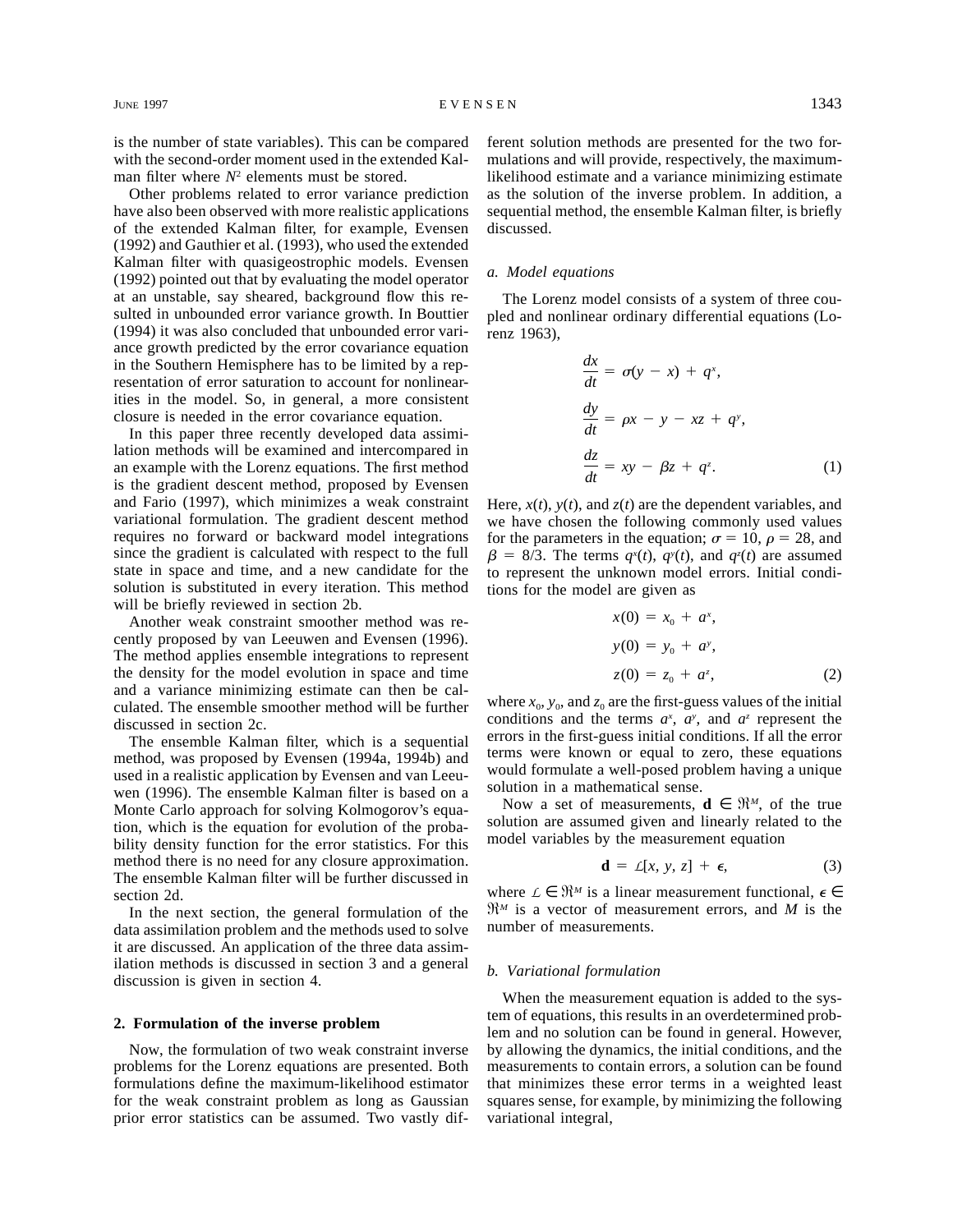$$
\mathcal{I}[x, y, z] = \int_0^T dt_1 \int_0^T dt_2 \mathbf{q}(t_1)^T \mathbf{W}_{qq}(t_1, t_2) \mathbf{q}(t_2)
$$

$$
+ \mathbf{a}^T \mathbf{W}_{aa} a + \epsilon^T \mathbf{W} \epsilon, \tag{4}
$$

where we define the error vectors  $\mathbf{q}(t)^T = [q^x(t), q^y(t)]$ ,  $q^z(t)$ ] and  $\mathbf{a}^T = (a^x, a^y, a^z)$ . Here the weights  $\mathbf{W}_{qq}(t_1, t_2)$ and  $W_a$  are 3  $\times$  3 weight matrices, which are optimally defined as the inverses of the model error covariance matrix and the error covariance matrix for the initial conditions, respectively. The  $M \times M$  matrix **w** is the inverse of the measurement error covariance matrix.

Note that other estimators than least squares could be defined. However, the least squares formulation is attractive for several reasons. If the unknown errors are Gaussian, that is, completely explained by the two first statistical moments, mean and covariance, then minimizing (4) is equivalent to maximizing the probability density function,

$$
P_{\jmath}(x, y, z) = \frac{1}{Z_{\tau}} \exp(-\mathcal{I}[x, y, z]). \tag{5}
$$

Thus, the minimum of (4) is also the maximum-likelihood estimate as long as Gaussian prior error statistics are assumed. Further, when working with methods that involve the Euler–Lagrange equations these are readily derived and the derivatives of the penalty function exist everywhere.

A very simple approach for minimizing the penalty function (4) is to use a gradient descent algorithm as was proposed by Evensen and Fario (1997). Let first the model variables  $x(t)$ ,  $y(t)$ , and  $z(t)$  be represented on a numerical grid in time and stored in the state vectors **x**, **y**, and **z**, all belonging to  $\mathbb{R}^N$ , where *N* is the number of grid points in time.

The gradient of a discrete representation of  $\mathcal{I}[x, y, z]$ , that is,  $\mathcal{I}[\mathbf{x}, \mathbf{y}, \mathbf{z}]$ , with respect to the full state vector (**x**, **y**, **z**) in time is easily derived. When the gradient  $\nabla$ <sub>**x**, **y**, **z**, *J* is known it can be used in a descent algorithm</sub> to search for the minimizing solution  $(\hat{\mathbf{x}}, \hat{\mathbf{y}}, \hat{\mathbf{z}})$ .

Since there is no integration of the model equations required in the gradient descent method used in this paper, very simple numerical discretizations based on second-order centered differences for the time derivatives will be used; that is,

$$
\frac{x_{n+1} - x_{n-1}}{2\Delta t} = \sigma(y_n - x_n) + q_n^x,
$$
  

$$
\frac{y_{n+1} - y_{n-1}}{2\Delta t} = \rho x_n - y_n - x_n z_n + q_n^y,
$$
  

$$
\frac{z_{n+1} - z_{n-1}}{2\Delta t} = x_n y_n - \beta z_n + q_n^z,
$$
 (6)

where  $n = 2$ :  $N - 1$  is the time-step index, with *N* the total number of time steps. In the ensemble integrations discussed in the next sections, and for the generation of the reference case, a standard high-order ordinary differential equation solver has been used. The discrete model error is now written as  $\mathbf{q}_n^T = (q_n^x, q_n^y, q_n^z)$ . Further, as was also done by Evensen and Fario (1997), it is assumed for convenience that the model weight can be written as

$$
\mathbf{W}_{qq}(t_1, t_2) = \mathbf{W}_{qq} \delta(t_1 - t_2), \tag{7}
$$

where  $W_{qq}$  is a constant 3  $\times$  3 matrix and the time regularization, removed in this expression, will now be accounted for by a smoothing term acting on the inverse estimate.

The penalty function then becomes

$$
\mathcal{I}[\mathbf{x}, \mathbf{y}, \mathbf{z}] = \Delta t \sum_{n=1}^{N} \mathbf{q}_{n}^{\mathrm{T}} \hat{\mathbf{W}}_{qq} \mathbf{q}_{n} + \mathbf{a}^{\mathrm{T}} \mathbf{W}_{aa} \mathbf{a} + \boldsymbol{\epsilon}^{\mathrm{T}} \mathbf{w} \boldsymbol{\epsilon} + \Delta t \sum_{n=1}^{N} \eta_{n}^{\mathrm{T}} \mathbf{W}_{\eta \eta} \eta_{n},
$$
\n(8)

where  $\mathbf{q}_n$  is defined in (6) and  $\eta_n$  is just the discrete centered second derivative acting on the inverse estimate at time step *n*. Note that  $\mathbf{q}_1$ ,  $\mathbf{q}_N$ ,  $\eta_1$ , and  $\eta_N$  use second-order one-sided difference formulas. It would have been more consistent to actually smooth the model errors instead of the inverse estimate, since it can be shown that such a smoothing constraint used together with the penalty term for the model errors would define a norm, and there is a unique correspondence between such a smoothing norm and a covariance matrix, as shown by McIntosh (1990). On the other hand will the smoothing term as included here improve the conditioning of the method since only smooth functions are searched for. The initial conditions and the measurements are included as before except that the measurement operator now must be considered as a matrix multiplied with the state vector consisting of all the discrete elements of **x**, **y**, and **z**.

The required storage for the gradient descent method is of order the size of the state vector in space and time. Given a first-guess estimate, the gradient of the cost function is readily evaluated, and a new state estimate can be found.

When using nonlinear dynamics, the penalty function is clearly not convex in general due to the first term in (4) containing the model residuals. However, both the measurement penalty term and the smoothing norm will give a quadratic contribution to the penalty function, and if the weights **w** and  $W_{\eta\eta}$  are large enough compared to the dynamical weight  $\hat{\mathbf{W}}_{qq}$ , one can expect a nearly quadratic penalty function. On the contrary, if the model residuals are the dominating terms in the penalty function, clearly a pure descent algorithm may get trapped in eventual local minima and the solution found may depend on the first guess in the iteration. For further details concerning the implementation of this algorithm, see Evensen and Fario (1997).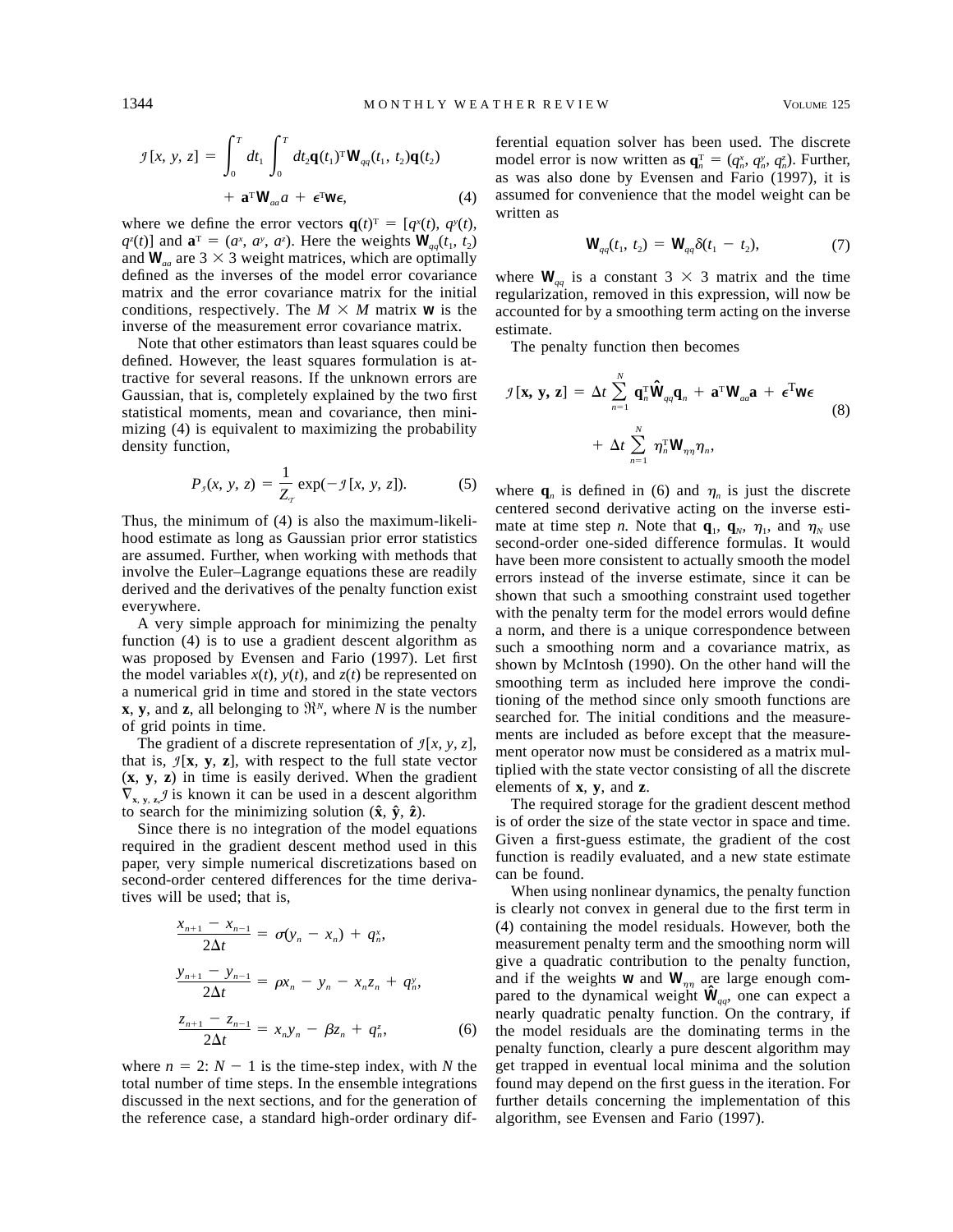# *c. Probabilistic formulation*

A different but still mathematically consistent formulation for the inverse problem can be given in terms of probability density functions. Such an approach was discussed in detail by van Leeuwen and Evensen (1996). Let first the model variables  $x(t)$ ,  $y(t)$ , and  $z(t)$  be represented on a numerical grid in time and stored in the state vector  $\psi \in \mathbb{R}^{3n}$ , where *n* is the number of grid points in time. The determination of the generalized inverse is then considered as the estimation of the unknown true model variables  $\psi$  given the data and the model estimates with information about their prior error statistics. A Bayesian estimation problem can be formulated where the unknown  $\psi$  is viewed as the value of a random variable  $\psi'$ . The probability density of the data **d** is interpreted as the conditional distribution density  $f(\mathbf{d} \mid \boldsymbol{\psi})$  of **d**<sup>*'*</sup> assuming  $\boldsymbol{\psi}' = \boldsymbol{\psi}$ . The pure model is regarded as a priori information, and it is used to assign a density  $f(\psi)$  to the random variable  $\psi'$ . Using the definition of a conditional probability density we can derive the probability density of  $\psi$  given the data

$$
f(\psi \mid \mathbf{d}) = \frac{f(\mathbf{d} \mid \psi) f(\psi)}{f(\mathbf{d})},\tag{9}
$$

where the denominator can be rewritten as

$$
f(\mathbf{d}) = \int f(\mathbf{d} \mid \boldsymbol{\psi}) f(\boldsymbol{\psi}) \ d\boldsymbol{\psi}.
$$
 (10)

The joint probability density of the model evolution and the data is then given by

$$
f(\psi \mid \mathbf{d}) = \frac{f(\mathbf{d} \mid \psi) f(\psi)}{\int f(\mathbf{d} \mid \psi) f(\psi) \ d\psi}.
$$
 (11)

Thus, the probability density of the data given a model evolution,  $f(\mathbf{d} \mid \boldsymbol{\psi})$ , and the probability density of the model evolution,  $f(\psi)$ , must be known. The former is usually assumed to be known, for instance, a Gaussian. The value  $\psi$  of  $\psi$  that maximizes  $f(\psi | d)$  is the maximum-likelihood estimate of  $\psi$ .

For the Lorenz model, one has to specify initial conditions with their respective probability density. The probability  $f(\psi)$  used above should therefore be written as  $f(\psi | \psi_0) f(\psi_0)$ , and accordingly the probability density for the measurements should be  $f(\mathbf{d} \mid \boldsymbol{\psi}, \boldsymbol{\psi}_0)$ . Thus, the maximum-likelihood estimator maximizes the probability density

$$
f(\boldsymbol{\psi},\,\boldsymbol{\psi}_0\mid\mathbf{d})=Af(\mathbf{d}\mid\boldsymbol{\psi},\,\boldsymbol{\psi}_0)f(\boldsymbol{\psi}\mid\boldsymbol{\psi}_0)f(\boldsymbol{\psi}_0),\quad(12)
$$

or rather the log-likelihood function

$$
\log f(\boldsymbol{\psi}, \boldsymbol{\psi}_0 \mid \mathbf{d}) = \log f(\mathbf{d} \mid \boldsymbol{\psi}, \boldsymbol{\psi}_0) + \log f(\boldsymbol{\psi} \mid \boldsymbol{\psi}_0)
$$

$$
+ \log f(\boldsymbol{\psi}_0) + \log A, \qquad (13)
$$

where *A* is a constant arising from the denominator in Eq. (11).

In van Leeuwen and Evensen (1996) it was shown that if all prior error distributions are Gaussian, the maximization of the joint probability density (13) becomes equal to the minimization of the variational integral (4). A quadratic penalty function like (4) implicitly assumes that the errors are Gaussian. If this assumption fails to be true, the penalty function will no longer define the maximum-likelihood estimator, but it can still be used as a variance-minimizing estimator.

If one assumes that the model equations describe a first-order autoregressive, or Markov process—that is, the model is forced randomly as

$$
d\boldsymbol{\psi} = \mathbf{g}(\boldsymbol{\psi})dt + d\boldsymbol{\beta}, \qquad (14)
$$

where  $d\beta$  are random increments with known covariance **Q** and zero mean, the probability density,  $f(\psi)$ , for the model solution can be determined by solving the Kolmogorov equation,

$$
\frac{\partial f}{\partial t} + \sum_{i=1}^{n} \frac{\partial g_i f}{\partial \psi_i} = \sum_{i,j=1}^{n} \frac{Q_{ij}}{2} \frac{\partial^2 f}{\partial \psi_i \partial \psi_j}.
$$
 (15)

A derivation of this equation, which is the fundamental equation for evolution of error statistics, can be found in Jazwinski (1970). The probability density function represents the density of an infinite ensemble of possible model states, each having an associated probability number. The width of the probability density function corresponds to the variance of the ensemble and represents the errors in the predicted solution.

The probability density for the model state has a huge number of variables, so it is computationally not feasible for real oceanographic or meteorologic applications to determine its evolution. An alternative is to solve (15) using an ensemble integration as discussed by Evensen (1994b), but to construct the density from the ensemble members is again not feasible for high dimensional state vectors. However, the first few moments of  $f(\psi)$  are easily calculated from the ensemble.

Given the prior distribution  $f(\psi \mid \psi_0) f(\psi_0)$  for the model and the distribution for the data one can define a linear unbiased variance minimizing estimator by solving

$$
\hat{\psi} = \psi_F + r^{\mathrm{T}} \mathbf{b}, \qquad (16)
$$

with

$$
(\mathbf{R} + \mathbf{W}^{-1})\mathbf{b} = \mathbf{d} - \mathbf{L}\boldsymbol{\psi}_F, \qquad (17)
$$

where the matrix of representers or influence functions,  $\mathbf{r} = \mathbf{L}\mathbf{Q}_{\mu\mu}$ , and the representer matrix,  $\mathbf{R} = \mathbf{L}\mathbf{Q}_{\mu\mu} \mathbf{L}^T$ , can both be calculated from an ensemble of model solutions. Here,  $\mathbf{Q}_{\text{dark}} \in \mathbb{R}^{3N \times 3N}$  is defined as the covariance matrix for the state variables including the time dimension. The discrete representation of the measurement functional *L*—that is, the measurement matrix—is denoted **L**: The first-guess estimate,  $\psi_F$ , will be the mean of the ensemble, thus  $\mathbf{Q}_{\mu\mu}$  can be interpreted as the error covariance of the first guess. Because of the nonlinearities in the model, this estimator is not the maximum-likelihood estimator, even if all the prior error statistics are Gaussian. However, it can be interpreted as the best linear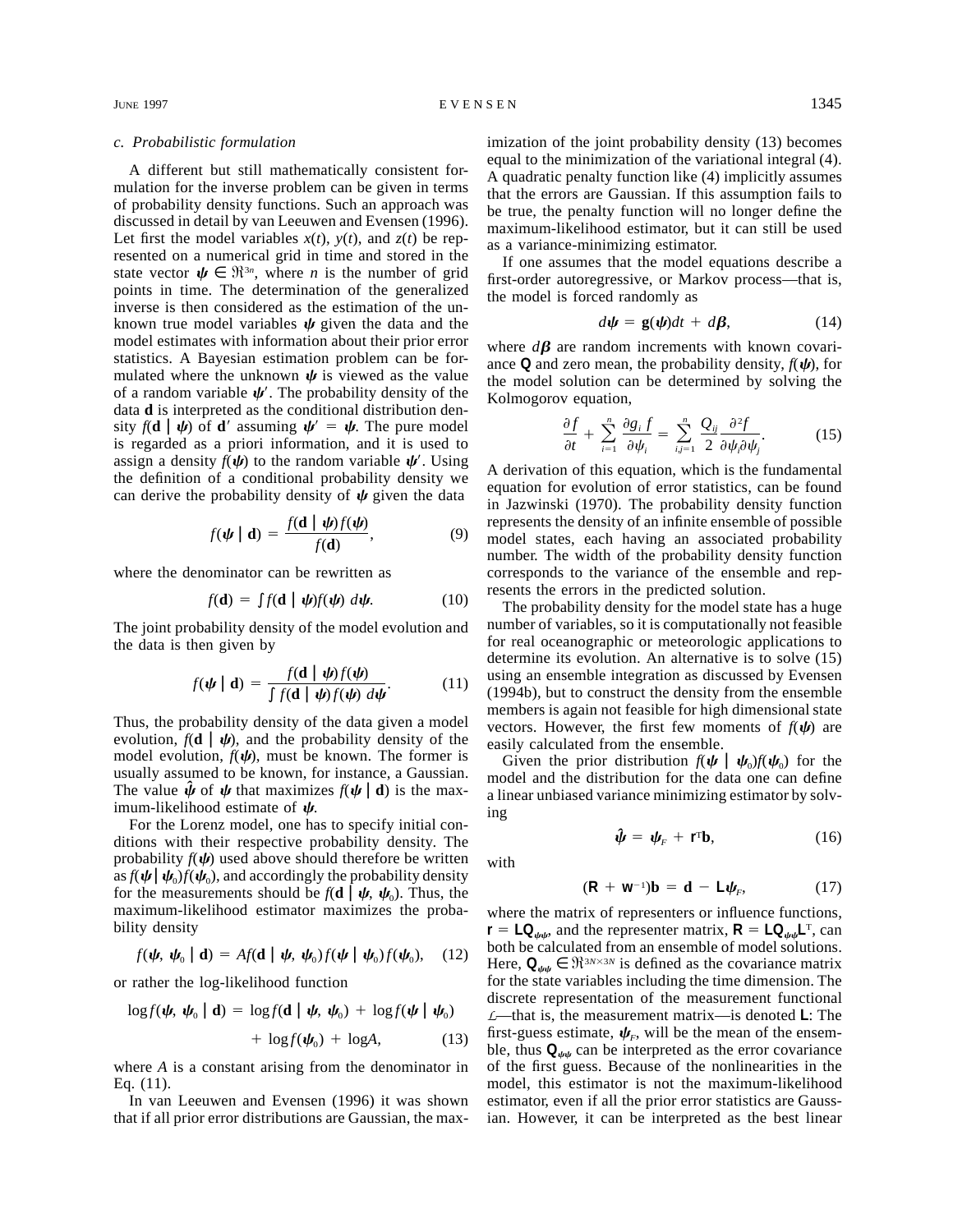unbiased variance minimizing estimator or smoother for nonlinear model dynamics.

This method, the ensemble smoother, is similar to the analysis method used in the ensemble Kalman filter (Evensen 1994b), where a variance-minimizing estimate is calculated at measurement times based on the current ensemble statistics except that the smoother estimate is calculated over the whole space and time domain. Note that this ensemble smoother is as simple to calculate as the ensemble Kalman filter and no fields as function of both space and time need to be stored. The computational load is similar to that of the ensemble Kalman filter except that the ensemble members must be stored at diagnostic output times. The details for construction of the smoother solution using ensemble statistics were discussed in van Leeuwen and Evensen (1996).

Finally, it should be pointed out that it was shown by van Leeuwen and Evensen (1996) that if the model dynamics are linear then the maximum-likelihood estimate and the variance minimizing estimate are identical.

#### *d. A sequential method: The ensemble Kalman filter*

The ensemble Kalman filter is a sequential data assimilation method where the error statistics are predicted by solving the Kolmogorov's Eq. (15) using a Monte Carlo or ensemble integration. The method was originally proposed by Evensen (1994b) and has been further applied and discussed in Evensen (1994a), Evensen and van Leeuwen (1996), and van Leeuwen and Evensen (1996).

By integrating an ensemble of model states forward in time it is possible to calculate statistical moments like mean and error covariances whenever such information is required. Thus, all the statistical information about the predicted model state that is required at analysis times is contained in the ensemble.

In Evensen (1994b) an analysis scheme was proposed where the traditional update equation used in the Kalman filter is applied, except that the gain is calculated from the error covariances provided by the ensemble. Thus, Eqs. (16) and (17) are used for the analysis with the modification that the error covariance matrix  $\mathbf{Q}_{\text{adv}}$  is now local in time. It was also illustrated that a new ensemble with error statistics representing the analyzed state could be generated by updating each ensemble member individually using the same analysis equation. This analysis procedure can be characterized as the optimal variance-minimizing method. An inherent assumption is that the error statistics are Gaussian with vanishing higher-order statistical moments. This is, in general, not true for nonlinear dynamics where the probability density function may be far from Gaussian and higher-order moments may contribute significantly [see Miller (1994) for example].

The ensemble Kalman filter avoids many of the problems associated with the traditional extended Kalman

filter, for example, there is no closure problem as is introduced in the extended Kalman filter by neglecting contributions from higher-order statistical moments in the error covariance evolution equation. It can also be computed at a much lower numerical cost, since only a few hundred model states may be sufficient for reasonable statistical convergence. When the size  $N_{\text{ens}}$  of the ensemble increases, the errors in the solution for the probability density will approach zero at a rate proportional to  $N_{\text{ens}}^{-1/2}$ . For practical ensemble sizes, say  $O(100)$ , the errors will be dominated by statistical noise, not by closure problems or unbounded error variance growth as have been observed in the extended Kalman filter (see Evensen 1992, 1994b). A similar statistical convergence can also be expected in the ensemble smoother.

### **3. Examples**

For all the cases to be discussed, the initial condition for the reference case is given by  $(x_0, y_0, z_0)$  =  $(1.508870, -1.531271, 25.46091)$  and the time interval is  $t \in [0, 40]$ . The observations and initial conditions are simulated by adding normal distributed noise with zero mean and variance equal to 2.0 to the reference solution. The initial conditions used are also assumed to have the same variance as the observations. These are the same values that were used in Miller et al. (1994) and Evensen and Fario (1997).

The model error covariance matrix  $\dot{Q}_{qa}$  from Evensen and Fario (1997),

$$
\hat{\mathbf{Q}}_{qq} = \begin{bmatrix} 0.1491 & 0.1505 & 0.0007 \\ 0.1505 & 0.9048 & 0.0014 \\ 0.0007 & 0.0014 & 0.9180 \end{bmatrix}, \qquad (18)
$$

corresponding to a time step equal to  $\Delta t = 0.0167$  is used for the gradient descent method. In the ensemblebased methods a stochastic forcing term with similar error statistics is applied. For the time smoothing constraint used in the gradient descent method, the same value as was found by Evensen and Fario (1997) is used; that is, the smoothing weight matrix is chosen to be diagonal and given by  $W_{\eta\eta} = 10^{-5}I$ .

### *a. Experiment A*

The three methods discussed above will now be examined and compared in an experiment where the distance between the measurements is  $\Delta t_{obs} = 0.25$ , which is the same as was used in Miller et al. (1994). Thus, it is possible to compare the results presented here with those presented in Miller et al. (1994) using the extended Kalman filter and a strong constraint variational method.

#### 1) GRADIENT DESCENT SOLUTION

The maximum-likelihood estimate for a weak constraint inverse problem where Gaussian error statistics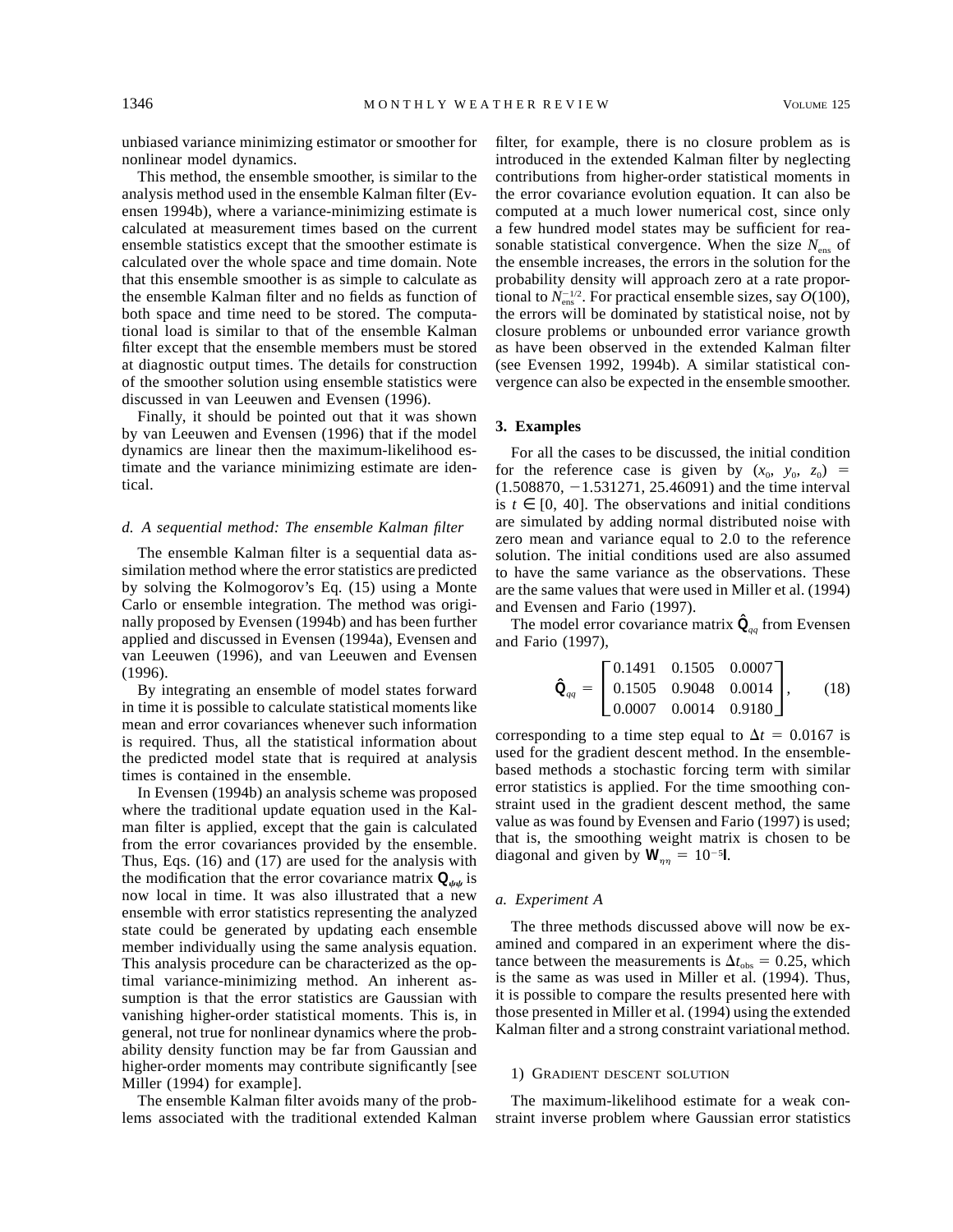

FIG. 1. Experiment A (gradient descent): The inverse estimate for *x* (upper) and the corresponding error variance estimate (lower) vs time. The estimated solution is given by the solid line. The dashed line (hardly distinguishable from the solid line) is the true reference solution, and the diamonds show the simulated observations. The same line types will be used also in the following figures.

have been assumed can be solved using the gradient descent method discussed in section 2b.

The first-guess solution was initially chosen as the mean of the reference solution—that is, about (0, 0, 23). It was found that using the gradient descent method, the global minimum was always found as long as the measurement density and quality was reasonably good. However, when the measurement errors became larger, or if a low number of measurements were used, the gradient descent method often converged to a local minimum. There also seemed to be a possibility for a local minima close to the zero solution where both the dynamical penalty term and the smoothing penalty vanish. It is therefore not wise to use an estimate close to the zero solution as the first guess in the descent algorithm.

To reduce the probability of getting trapped in eventual local minima, an objective analysis estimate, consistent with the measurements, was used as a first guess in the descent algorithm. It was calculated using a smoothing spline minimization algorithm, which is equivalent to objective analysis (McIntosh 1990). This was easily done by replacing the dynamical misfit term with a penalty on a first-guess estimate in the penalty function (8).

The gradient descent method was in the current example capable of finding the global minimum when starting from the objective analysis estimate. The minimizing solution for the *x* component is given in Fig. 1 together with the error variance estimate. It is amazing how close the inverse estimate is to the reference solution even with such large errors in the measurements. The quality of this inverse estimate is clearly superior to previous inverse calculations using the extended Kalman filter or a strong constraint formulation.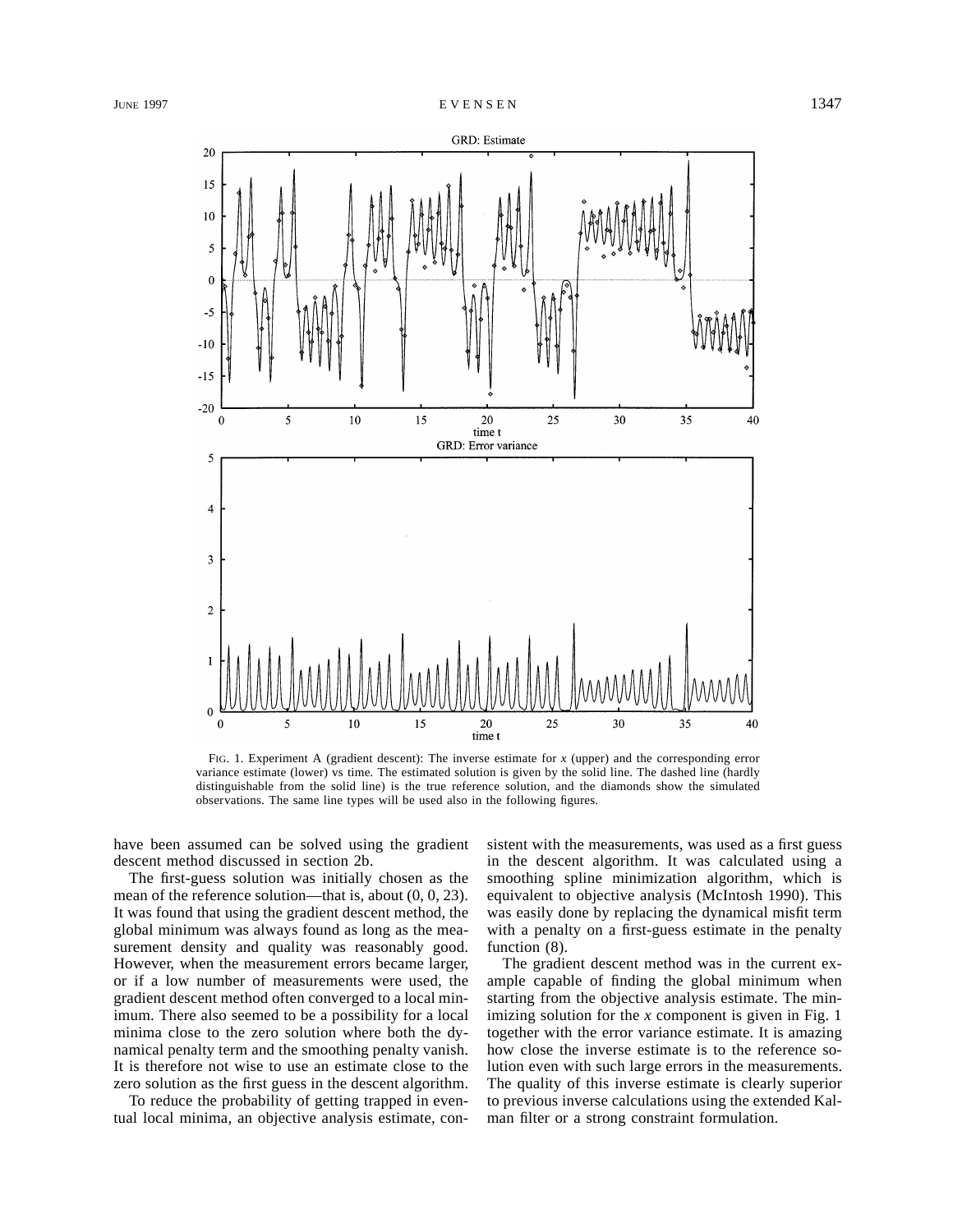

FIG. 2. Experiment A (ensemble smoother): The inverse estimate for *x* (upper) and the corresponding error variance estimate (lower).

The error estimate has been generated using a statistical sampling method (Evensen and Fario 1997). This approach utilizes the fact that the minimum solution can be interpreted as the maximum-likelihood estimate of a probability density function (5). By using a hybrid Monte Carlo method to generate a Markov chain that samples this function, a statistical variance estimate can be generated. Note that this method may be used to generate error estimates independently of the minimization technique used to solve the weak constraint problem. The estimated error variances for the *x* component are given in Fig. 1. The largest errors appear around the peaks of the solution.

### 2) ENSEMBLE SMOOTHER SOLUTION

In the calculation of the ensemble smoother estimate, an ensemble of 1000 members was used. The same simulation was rerun with various ensemble sizes and the

differences between the results were minor, for example, using 500 members gave essentially the same result as the 1000 member case. The ensemble smoother solution for the *x* component and its estimated error variance is given in Fig. 2. The estimate is not as close to the reference solution as was the case for the gradient descent method, but that can be expected since this is a variance minimizing estimate, and the posterior probability distribution will not be a Gaussian because of the nonlinearities in the model. A positive result is that the smoother estimate is not missing any of the transitions and the performance is only poor when it comes to reproducing the peaks of the reference solution. The error variance estimate is given in the lower plot of Fig. 2. In the ensemble smoother the posterior error variances can be easily calculated by performing an analysis for each of the ensemble members and then evaluating the variance of the new ensemble. Clearly, the error estimates are not large enough at the peaks where the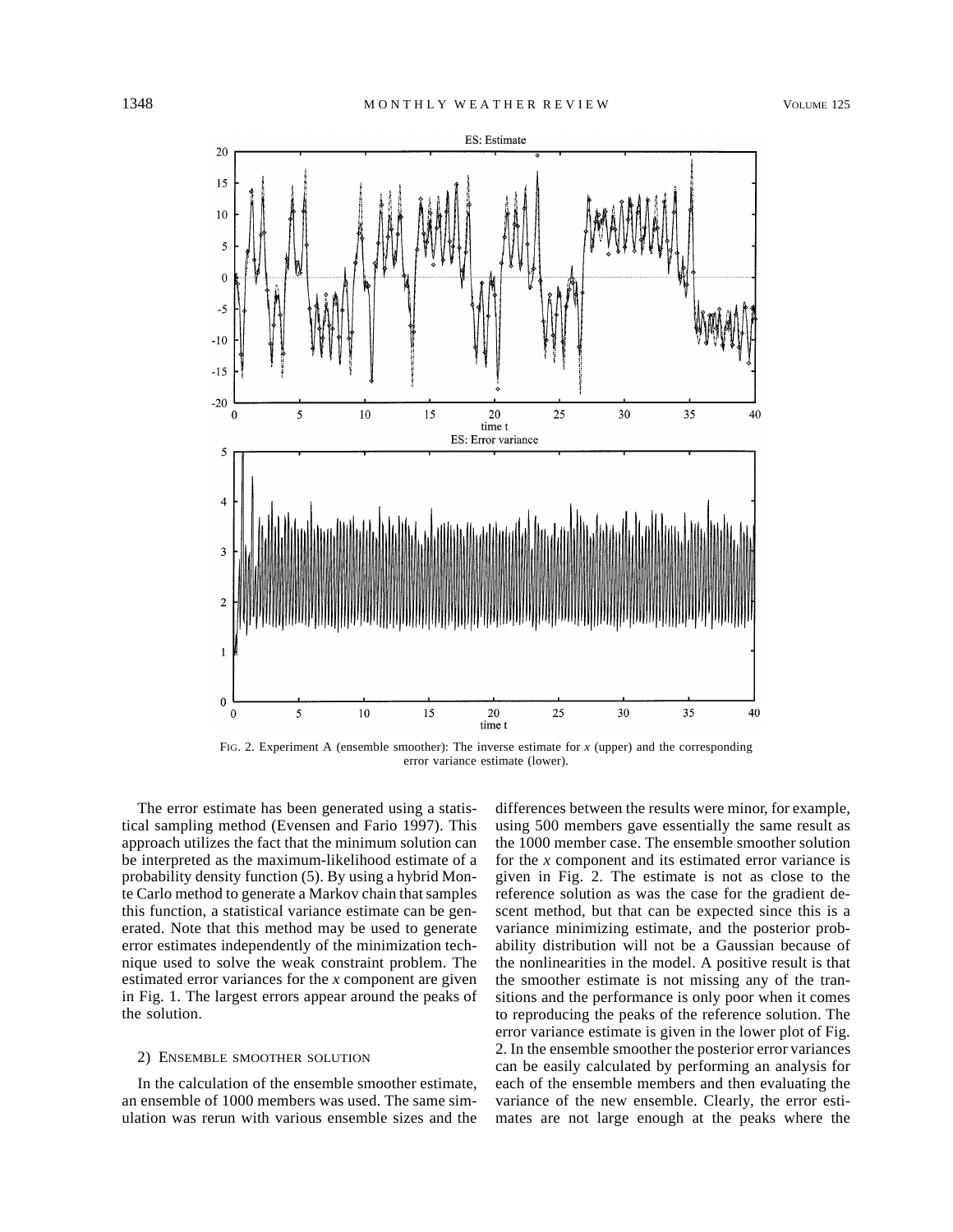

FIG. 3. Experiment A (ensemble Kalman filter): The inverse estimate for *x* (upper) and the corresponding error variance estimate (lower).

smoother performs poorly. This is again a result of neglecting the non-Gaussian contribution from the probability distribution for the model evolution. Thus, the method assumes the distribution is Gaussian and believes it is doing well. Otherwise the error estimate looks reasonable with minima at the measurement locations and maxima in between the measurements. Note again that if a linear model is used, the posterior density will be Gaussian and the ensemble smoother will, in the limit of an infinite ensemble size, provide the same solution as the gradient descent method.

### 3) ENSEMBLE KALMAN FILTER SOLUTION

Finally, the data assimilation estimate from the ensemble Kalman filter has been included for comparison, and the results are given in Fig. 3. Also here the ensemble consists of 1000 members. The ensemble Kalman filter seems to do a reasonably good job in tracking the phase transitions and also in reproducing the correct amplitudes in the peaks of the solution. There are a few locations where the filter estimate starts diverging from the reference solution, for example, for  $t = 26$  and  $t =$ 35. Note, however, that the ensemble Kalman filter recovers quickly and begins tracing the reference solution again. The error estimate given in the lower plot of Fig. 3 shows strong error growth at these particular locations and thus indicates that the ensemble is passing through a region in the state space, which is associated with strong instability.

The error estimates show the same behavior as was found by Miller et al. (1994) with very strong error growth when the model solution is passing through the unstable regions of the state space, and otherwise rather weak error variance growth in the more stable regions. Note, for example, the low error variance when  $t \in [28, 12]$ 34] corresponding to the oscillation of the solution around one of the attractors. A problem for the filter is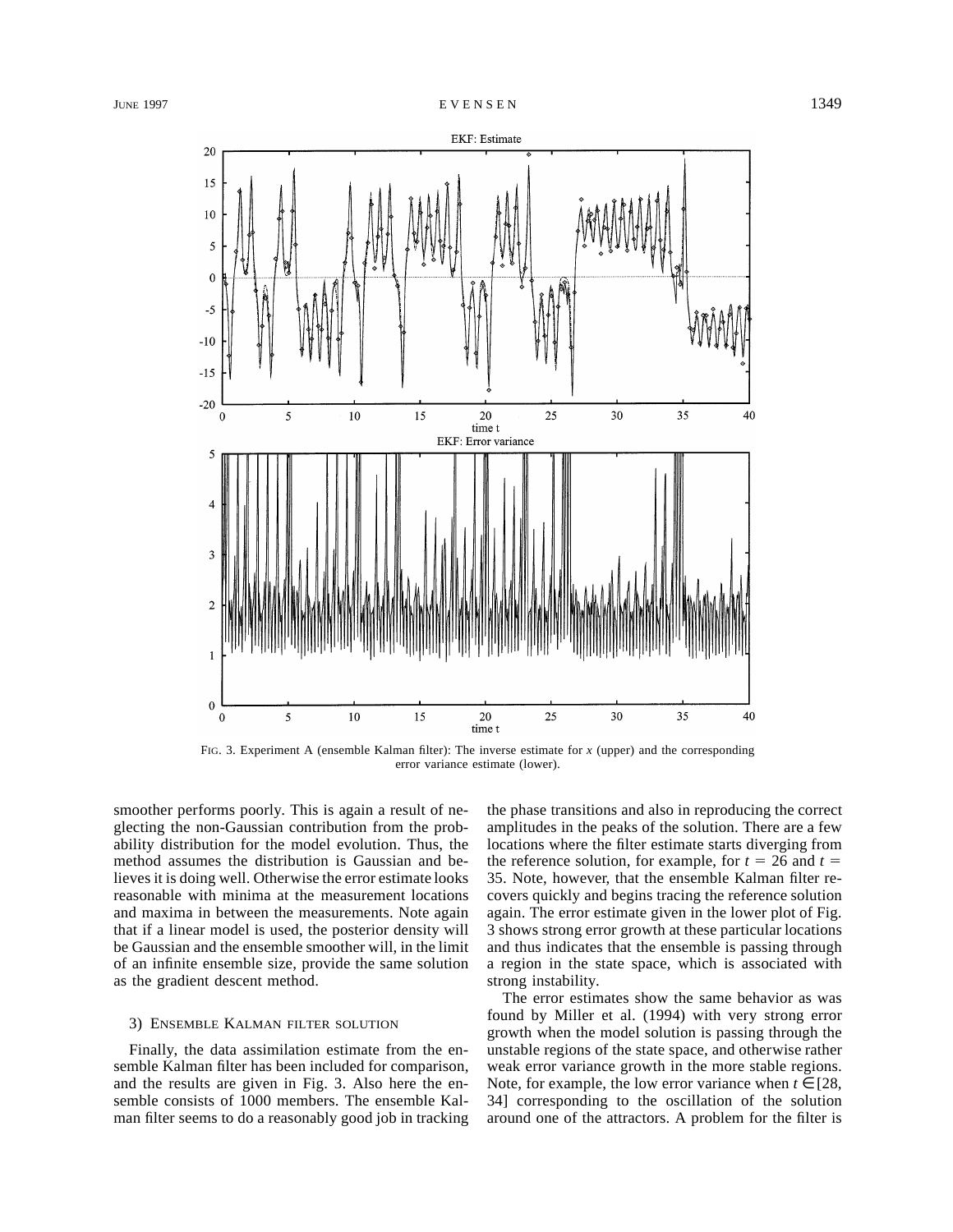that if the reference solution had made a transition at, say  $t = 30$ , then the rather low variance estimate might not be sufficient to produce a large enough gain to pull the filter estimate out of the stable oscillation. This issue is further discussed in Miller et al. (1994).

The maybe surprising result is that the ensemble Kalman filter seems to perform better than the ensemble smoother. At least this is surprising based on linear theory, where one has learned that the Kalman smoother solution at the end of the time interval is identical to the Kalman filter solution, and the additional information introduced by propagating the contribution of future measurements backward in time further reduces the error variance compared to the filter solution. For a nonlinear model this will still be true if the extended Kalman filter and smoother are used. However, for a nonlinear model neither the extended Kalman filter or the extended Kalman smoother will be optimal since they are based on linearized dynamics for the error covariance equation. Thus, even if the extended Kalman filter and smoother can be derived from a variational formulation like (4), as a method for solving the Euler–Lagrange equations, these methods will not give the same result as a direct substitution method solving (4) directly. Note again that if the model dynamics are linear, the ensemble Kalman filter will give the same solution as the Kalman filter, and the ensemble smoother will give the same result as the Kalman smoother.

Finally, it should be pointed out that in the ensemble filter a variance minimizing analysis is calculated at measurement times. Thus, even if the ensemble certainly is non-Gaussian due to the forward integration of nonlinear model equations, only the Gaussian part of the distribution is used. This is in contrast to the work by Carter et al. (1996, personal communication), where the maximum-likelihood analysis is calculated by actually constructing the density function for the model evolution and then calculating the conditional density in terms of analytical functions. They found that this made a significant improvement on the analysis, however, it is still not clear how this approach can be used in a practical way for high-dimensional state spaces.

## *b. Experiment B*

To examine the sensitivity of the three methods discussed in the previous section, with respect to measurement density, an additional experiment is now performed where the distance between the measurements is  $\Delta t_{\rm obs} = 0.5$ .

# 1) GRADIENT DESCENT SOLUTION

The solution found when using the gradient descent method is given in Fig. 4. The lower data density causes the inverse estimate to miss three transitions, thus, the method converges to a local minimum. This implies that the lower data density reduces the quadratic contribution from the measurement functional, compared to experiment A, and the nonlinear model dynamics now have a larger relative impact on the shape of the penalty function.

Interestingly, the error estimate is similar to the one found for the gradient descent solution in experiment A, and it is not at all capable of capturing the effect of the transitions that were missed. This is caused by an improper sampling of the penalty function, where all candidates are taken in the neighborhood of the estimate within the well of the local minimum. A proper sampling is very expensive and would of course also have found the global minimum of the penalty function. Such a Monte Carlo approach for minimizing the penalty function was discussed in Evensen and Fario (1997). Note also that the missed transitions correspond to regions of maximum variances from experiment A, which may suggest that these are sensitive regions also for the higher data density in experiment A. The positive result from this experiment is that the formulation and method used give a very accurate solution over most of the domain even if a few transitions are missed.

#### 2) ENSEMBLE SMOOTHER SOLUTION

The ensemble smoother performs rather poorly with the lower data density, as shown in Fig. 5. This can be expected in such a strongly nonlinear case where the measurements do not properly resolve the characteristic timescale of the system. Note that the smoother solution consists of a first-guess estimate (mean of the freely evolving ensemble) plus a linear combination of timedependent influence functions or representers, which are calculated from the ensemble statistics. Thus, the method becomes equivalent to a variance minimizing objective analysis method where the time dimension is included. The estimated error variances are significantly larger than in experiment A, which informs us about the poor quality of the solution, but still seems to underestimate the actual errors in the inverse estimate. The ensemble smoother seems to do a better job with weakly nonlinear dynamics or with higher measurement density, which is natural since it is a variance minimizing method.

# 3) ENSEMBLE KALMAN FILTER SOLUTION

The ensemble Kalman filter does a reasonably good job in tracking the reference solution with the lower data density, as can be seen in Fig. 6. The estimate is not as close to the reference solution as was the case for the gradient descent method, after all, this is a suboptimal filter estimate. On the other hand, only one transition completely missed, compared to three when using the gradient descent method.

The error variance estimate is also rather consistent and is at least capable of capturing the missed transition at  $t = 18$ , although the error variances are also large at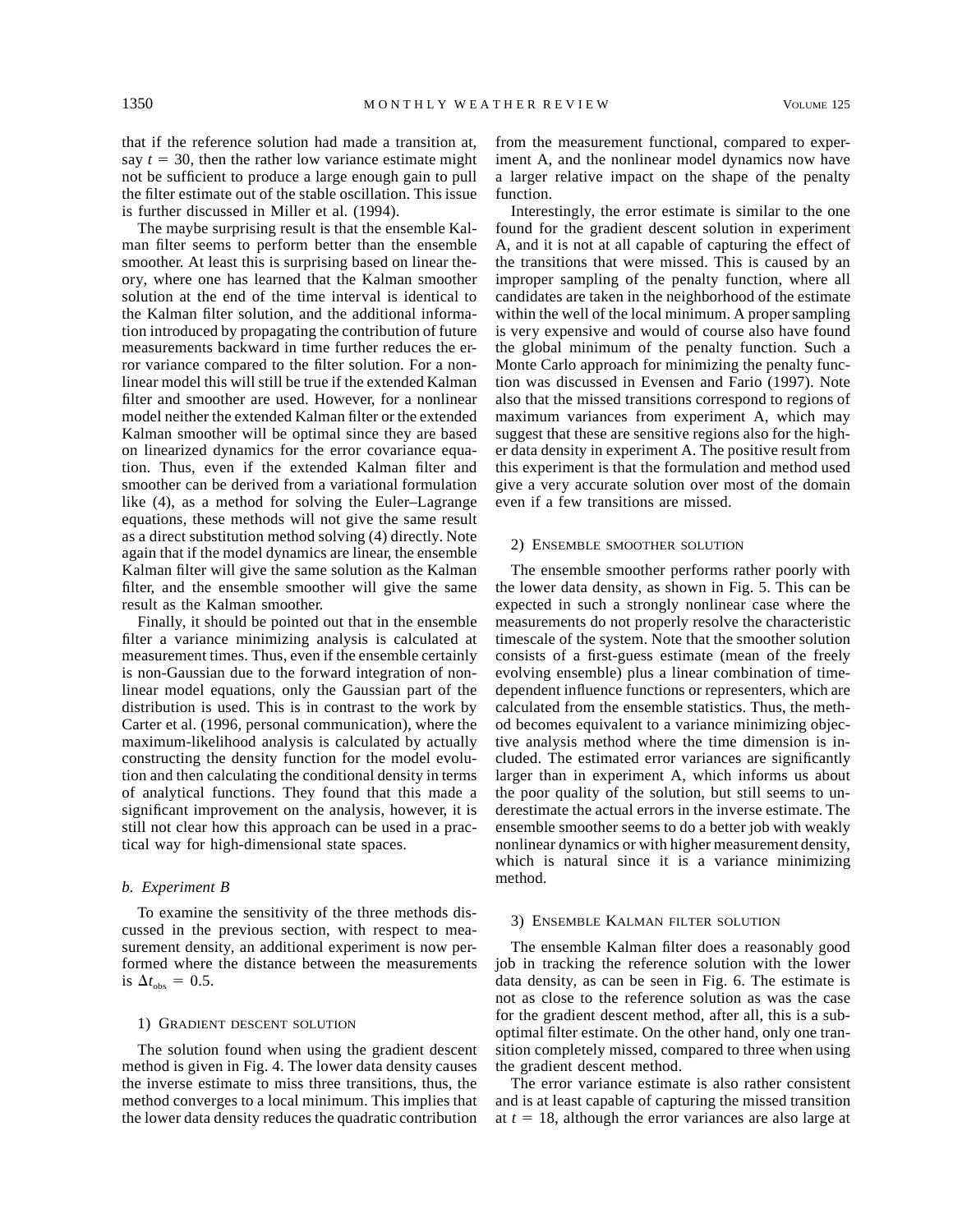

FIG. 4. Experiment B (gradient descent): The inverse estimate for *x* (upper) and the corresponding error variance estimate (lower) vs time. The estimated solution is given by the solid line. The dashed line (hardly distinguishable from the solid line) is the true reference solution, and the diamonds show the simulated observations. The same line types will be used also in the following figures.

another three locations, where the first is associated with the divergence of the ensemble from the initial condition and the last is in a region, at  $t = 34$  where the estimate clearly attempts to diverge from the reference solution but is pulled back by measurements. The reason for the peak at  $t = 10$  is more unclear though.

## **4. Discussion**

Two weak constraint variational methods and a sequential method have been compared in two data assimilation experiments with the Lorenz equations. The first weak constraint method is a gradient descent method, which is used to minimize the penalty function, and it can be shown that if the prior error statistics are Gaussian, then the minimizing solution becomes the maximum-likelihood estimate. The second method is the ensemble smoother, which provides a variance-minimizing estimate by rejecting the non-Gaussian part of the density of the pure model evolution. In a case with reasonable data coverage, these two methods are both capable of reproducing all the state transitions in the reference solution although the maximum-likelihood estimate is superior in reproducing the peaks in the reference solution. Also the ensemble Kalman filter does a good job in tracking the reference solution. The filter estimate is actually better than the ensemble smoother estimate in reproducing the peaks of the reference solution, and with low data density the ensemble smoother gives a rather poor result.

These examples illustrate how complicated the data assimilation problem becomes when strongly nonlinear dynamics are used. Clearly, there are several solution methods for the inverse problem which for nonlinear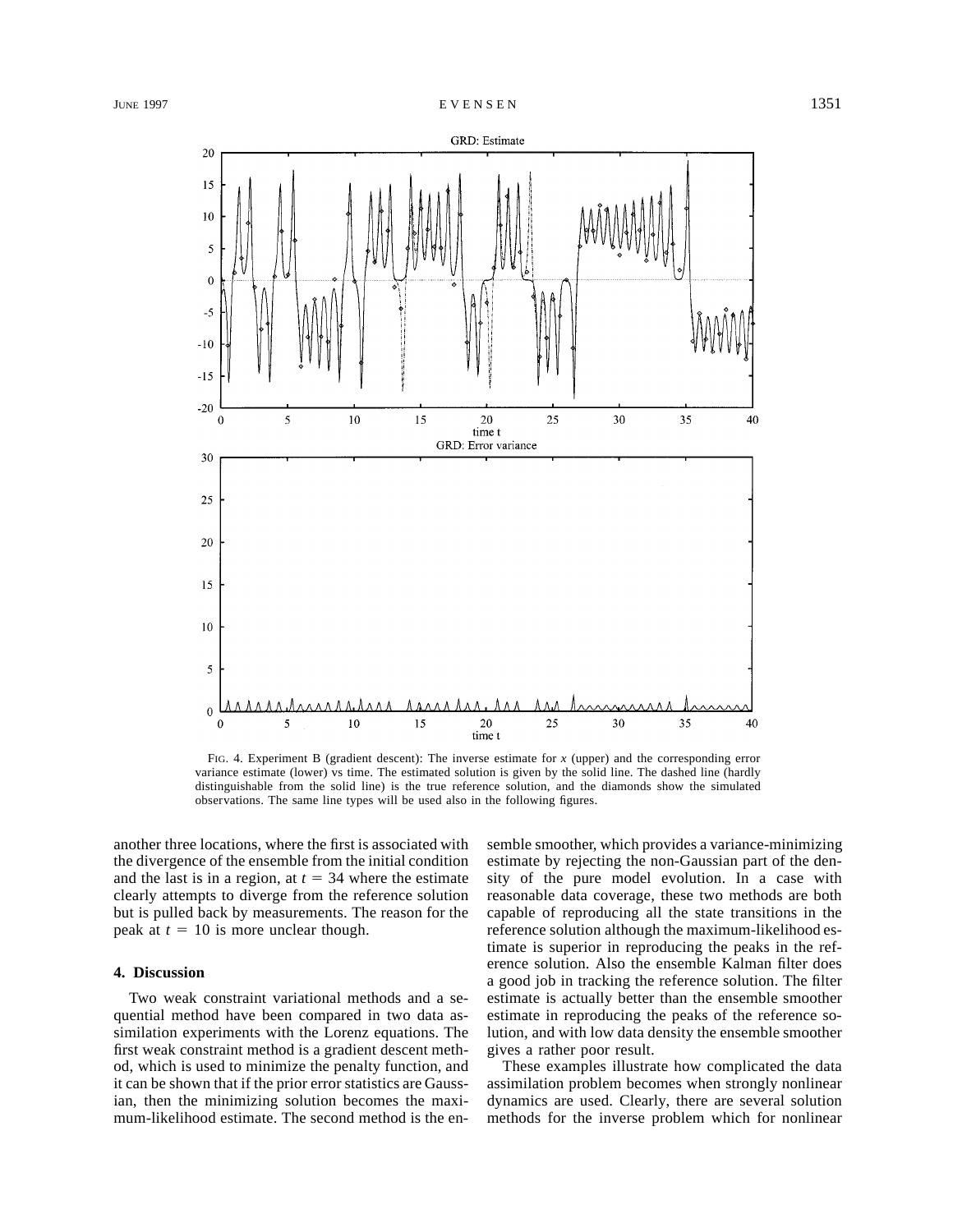

FIG. 5. Experiment B (ensemble smoother): The inverse estimate for *x* (upper) and the corresponding error variance estimate (lower).

models result in different solutions, while it can be formally shown that all these methods give identically the same solution when used with linear dynamics. Both based on the examples discussed in this paper and from the common understanding of statistical estimation theory, the maximum-likelihood estimate is normally recognized as the optimal estimate. Thus, a substitution method for minimizing (4), for example, the gradient descent method or the even more sophisticated simulated annealing method used by Bennett and Chua (1994), is probably the only practical approach that can be applied when solving for the maximum-likelihood estimate using strongly nonlinear dynamics. Alternatives may be either to construct the probability density for the model evolution following the lines of Carter et al. (1996, personal communication), or to use the representer method to iterate the Euler–Lagrange equations (Bennett 1992). However, the former of these is not yet

practical for high-dimensional state spaces and the latter has been applied only for weakly nonlinear dynamics, for example, Bennett and Thorburn (1992) and Bennett et al. (1993).

Using the ensemble Kalman filter we obtained good solutions using down to about 10 ensemble members, but this is probably caused by the fact that all three state variables are observed at measurement times, and the influence of covariances between variables then becomes less important. In Evensen (1994b), the sensitivity of the ensemble Kalman filter solution with respect to the size of the ensemble was further discussed, and experiments were successful for a multilayer QG model using 100 ensemble members. However, it is not yet clear if this number must be increased for applications with primitive equations models. The ensemble smoother may need a larger ensemble size since covariances also in time are required.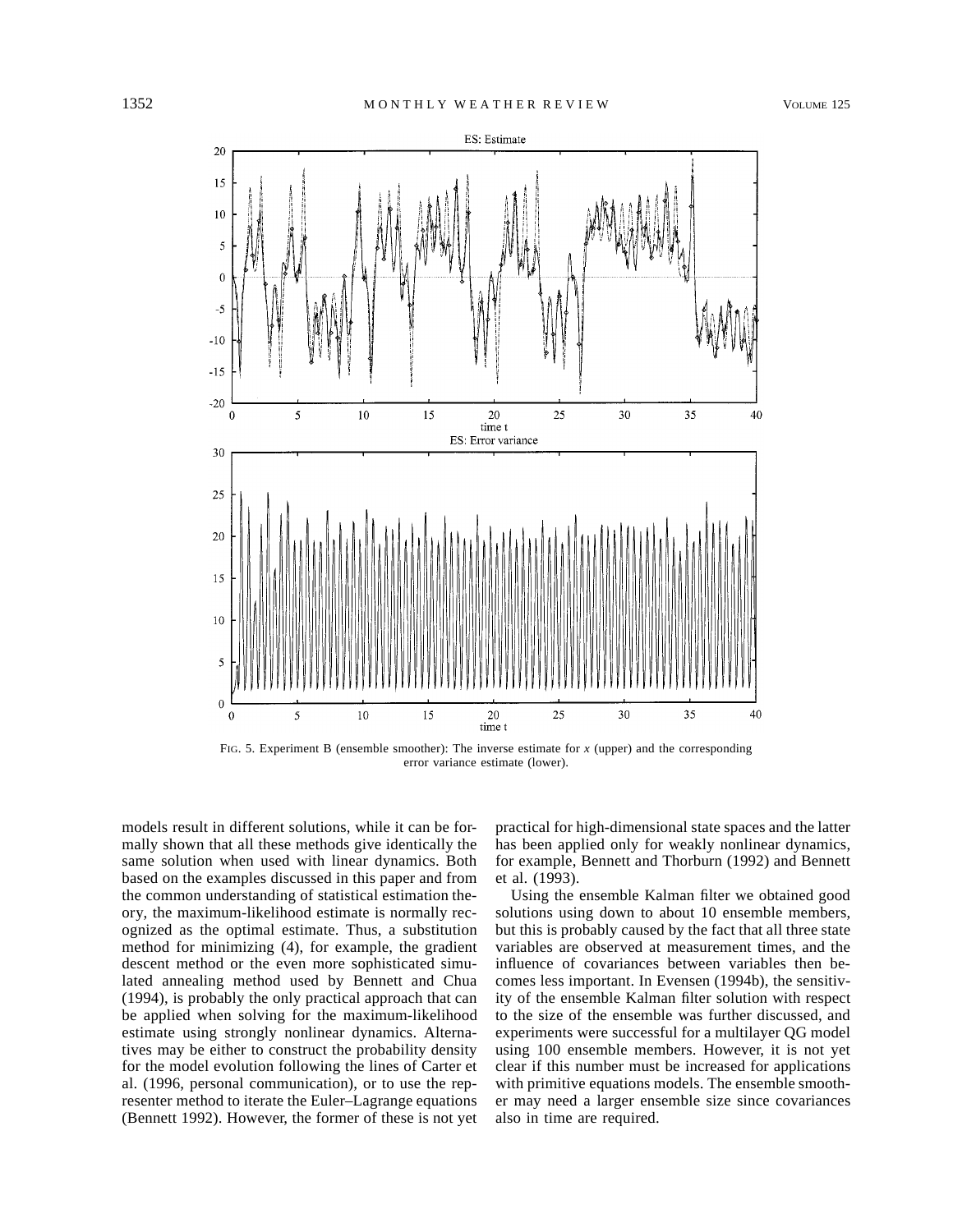

FIG. 6. Experiment B (ensemble Kalman filter): The inverse estimate for *x* (upper) and the corresponding error variance estimate (lower).

On the other hand, when the dynamics is only weakly nonlinear, several solution methods may be used. In addition to the gradient descent method, the representer method will probably converge, and the distribution for the model evolution will probably be close to Gaussian so that the ensemble smoother should provide good results, too. For primitive equation models the ensemble Kalman filter or the ensemble smoother may be the most practical alternatives because of the lesser storage requirements compared to the gradient descent method, and one could use an existing model with only limited additional coding for the analysis step to have a running data assimilation system. The gradient descent method is perhaps more practical for lower dimensional state spaces, for example, when simpler dynamical constraints are added to a penalty function in a generalized inverse formulation for inverting a dataset. Such an ex-

ample has been discussed by Zaron (1995), using timeindependent dynamical constraints.

These examples also illustrate that by allowing the dynamics to contain errors, that is, the model is imposed as a weak constraint, the extreme sensitivity of the penalty function with respect to initial conditions seen in strong constraint applications is completely removed. Further, there are no limitations on the length of the assimilation interval.

When using a gradient descent method to solve a weak constraint problem the full model state in space and time must be stored simultaneously. Thus, the numerical load is mainly associated with the storage problem. If an efficient gradient descent type solution method is used, it is expected that the CPU requirements are lower than for the ensemble smoother, which requires the forward integration of an ensemble of model states.